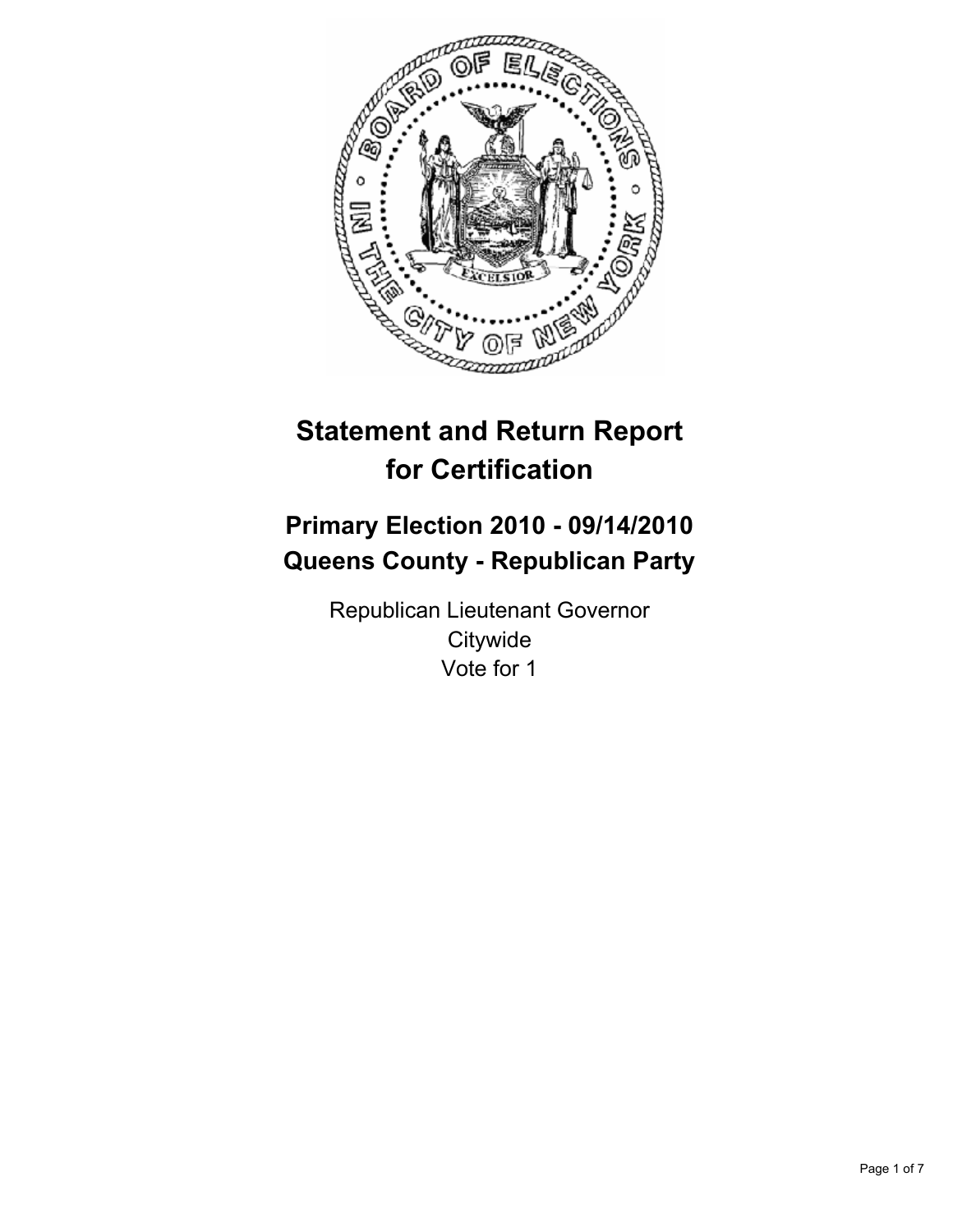

| PUBLIC COUNTER           | 479 |
|--------------------------|-----|
| <b>EMERGENCY</b>         | 2   |
| ABSENTEE/MILITARY        | 32  |
| <b>AFFIDAVIT</b>         | 0   |
| <b>GREGORY J EDWARDS</b> | 255 |
| <b>THOMAS V OGNIBENE</b> | 203 |
| A. PACHELO (WRITE-IN)    |     |
| <b>Total Votes</b>       | 459 |

# **Assembly District 23**

| PUBLIC COUNTER             | 1,474 |
|----------------------------|-------|
| <b>EMERGENCY</b>           | 0     |
| ABSENTEE/MILITARY          | 85    |
| <b>AFFIDAVIT</b>           | 8     |
| <b>GREGORY J EDWARDS</b>   | 552   |
| <b>THOMAS V OGNIBENE</b>   | 826   |
| MARTY MARKOWITZ (WRITE-IN) |       |
| RUSH LIMBFH (WRITE-IN)     |       |
| <b>Total Votes</b>         | 1.380 |

### **Assembly District 24**

| PUBLIC COUNTER           | 1,192 |
|--------------------------|-------|
| <b>EMERGENCY</b>         | 0     |
| ABSENTEE/MILITARY        | 64    |
| <b>AFFIDAVIT</b>         | 4     |
| <b>GREGORY J EDWARDS</b> | 533   |
| <b>THOMAS V OGNIBENE</b> | 593   |
| ALDEW LINK (WRITE-IN)    |       |
| <b>Total Votes</b>       | 1.127 |

| <b>PUBLIC COUNTER</b>    | 741 |
|--------------------------|-----|
| <b>EMERGENCY</b>         | 0   |
| ABSENTEE/MILITARY        | 34  |
| <b>AFFIDAVIT</b>         |     |
| <b>GREGORY J EDWARDS</b> | 334 |
| <b>THOMAS V OGNIBENE</b> | 350 |
| M.MOUSE (WRITE-IN)       |     |
| <b>Total Votes</b>       | 685 |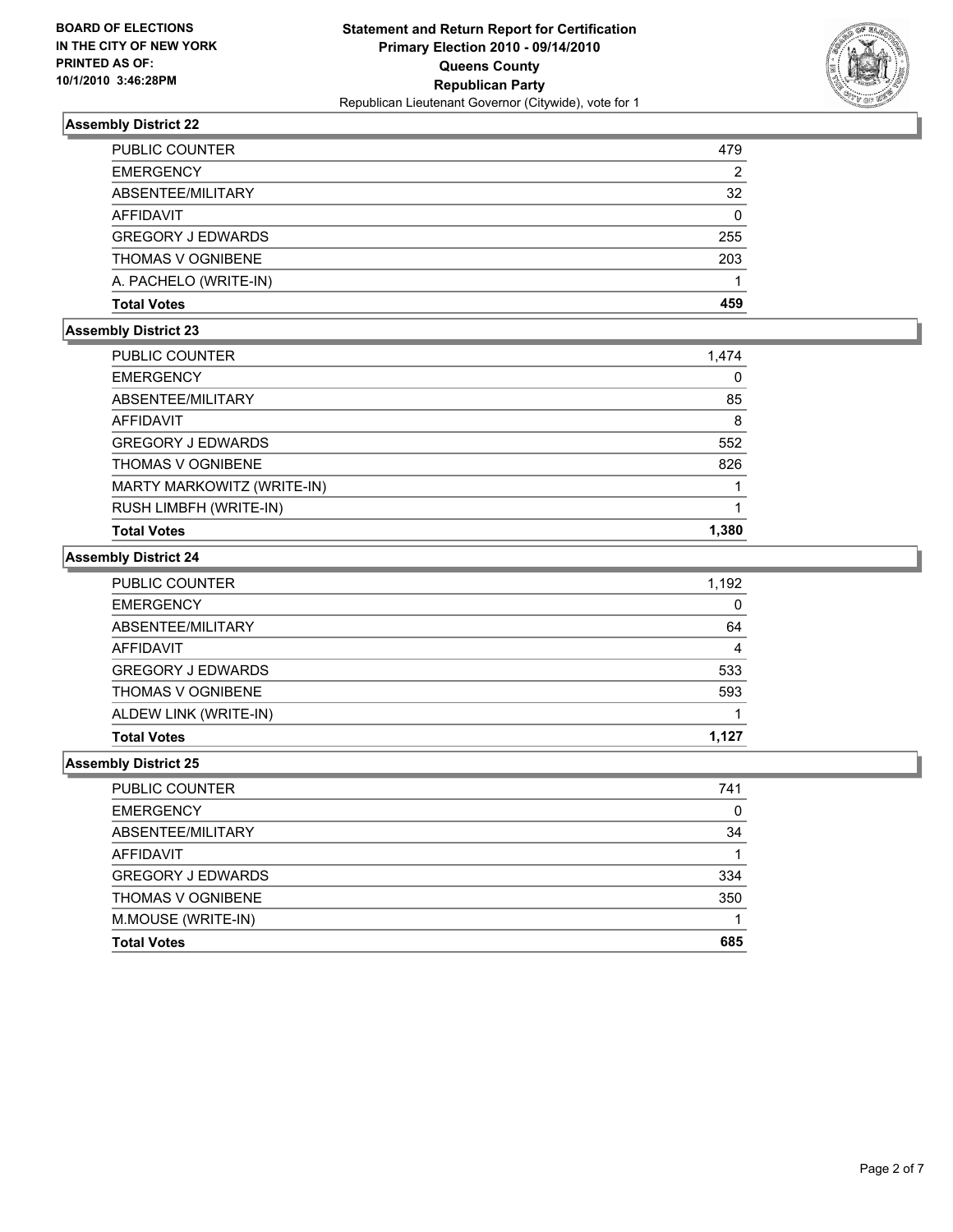

| <b>PUBLIC COUNTER</b>          | 1,872 |
|--------------------------------|-------|
| <b>EMERGENCY</b>               | 0     |
| ABSENTEE/MILITARY              | 78    |
| AFFIDAVIT                      | 5     |
| <b>GREGORY J EDWARDS</b>       | 852   |
| <b>THOMAS V OGNIBENE</b>       | 885   |
| CARL PALADINO (WRITE-IN)       |       |
| FRANK PADAVAN (WRITE-IN)       |       |
| <b>GREG GUTFELD (WRITE-IN)</b> |       |
| KORY KAHANY (WRITE-IN)         | 1     |
| RICK LAZIO (WRITE-IN)          | 1     |
| RUDY GIULIANI (WRITE-IN)       | 1     |
| <b>Total Votes</b>             | 1,743 |

#### **Assembly District 27**

| <b>PUBLIC COUNTER</b>          | 739 |
|--------------------------------|-----|
| <b>EMERGENCY</b>               |     |
| ABSENTEE/MILITARY              | 42  |
| <b>AFFIDAVIT</b>               | 8   |
| <b>GREGORY J EDWARDS</b>       | 350 |
| <b>THOMAS V OGNIBENE</b>       | 307 |
| <b>BASIL SMIKLE (WRITE-IN)</b> |     |
| HOMER SIMPSON (WRITE-IN)       |     |
| ROBERT JOYCE (WRITE-IN)        |     |
| ROY GOODMAN (WRITE-IN)         |     |
| <b>Total Votes</b>             | 661 |

### **Assembly District 28**

| <b>PUBLIC COUNTER</b>    | 1,412 |
|--------------------------|-------|
| <b>EMERGENCY</b>         | 3     |
| ABSENTEE/MILITARY        | 69    |
| AFFIDAVIT                | 4     |
| <b>GREGORY J EDWARDS</b> | 481   |
| <b>THOMAS V OGNIBENE</b> | 868   |
| CARL PALADINO (WRITE-IN) |       |
| DENA TOBIN (WRITE-IN)    |       |
| RICK LAZIO (WRITE-IN)    |       |
| <b>Total Votes</b>       | 1.352 |

| <b>PUBLIC COUNTER</b>            | 136 |
|----------------------------------|-----|
| <b>EMERGENCY</b>                 |     |
| ABSENTEE/MILITARY                | 17  |
| AFFIDAVIT                        |     |
| <b>GREGORY J EDWARDS</b>         | 72  |
| <b>THOMAS V OGNIBENE</b>         | 61  |
| <b>GLADIS LERTOLA (WRITE-IN)</b> |     |
| <b>Total Votes</b>               | 134 |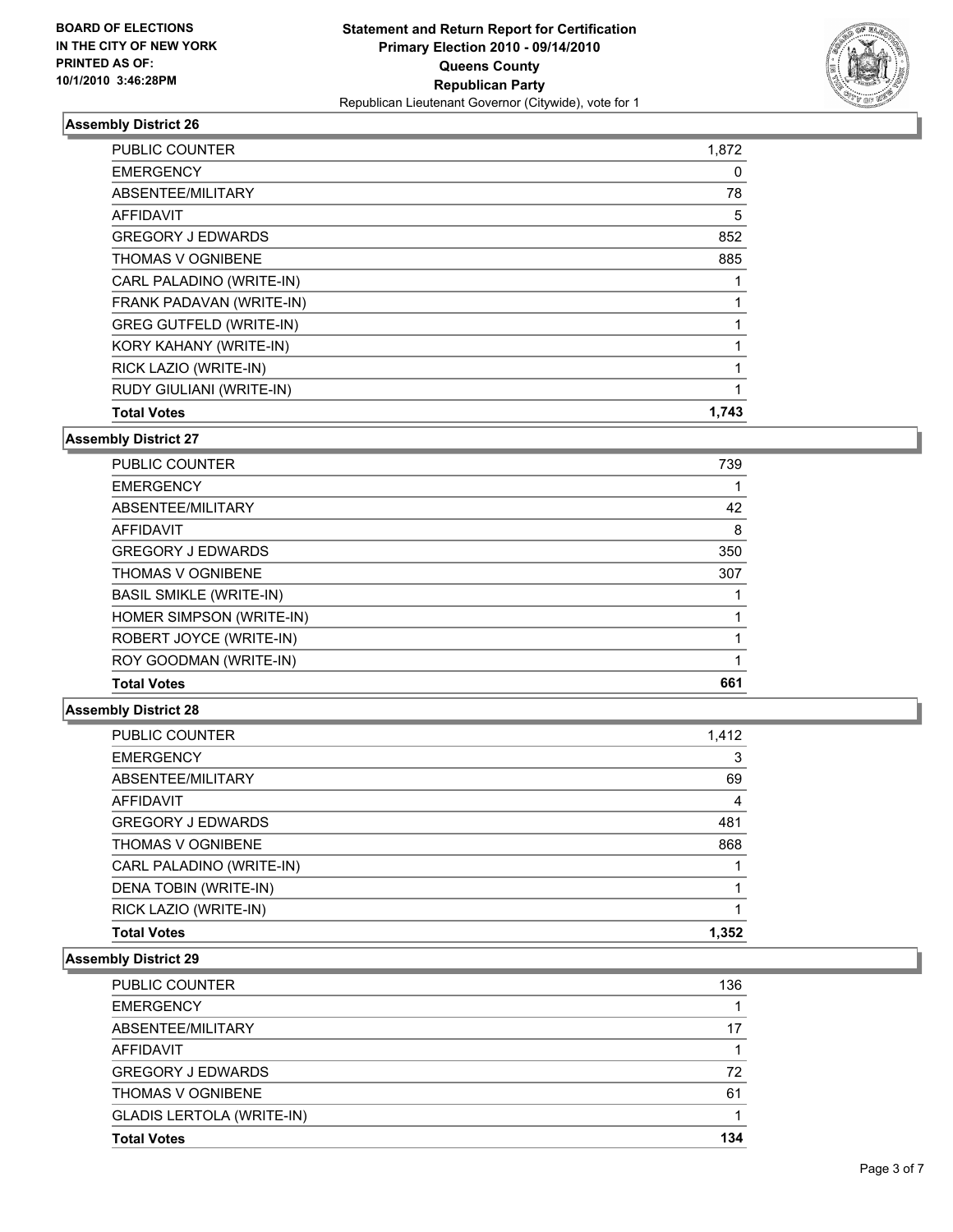

| <b>PUBLIC COUNTER</b>           | 802 |
|---------------------------------|-----|
| <b>EMERGENCY</b>                | 0   |
| ABSENTEE/MILITARY               | 40  |
| AFFIDAVIT                       | 3   |
| <b>GREGORY J EDWARDS</b>        | 263 |
| <b>THOMAS V OGNIBENE</b>        | 510 |
| CRISTOPHER RODRIQUEZ (WRITE-IN) |     |
| RUDOLPH GIULIANI (WRITE-IN)     |     |
| <b>Total Votes</b>              | 775 |
|                                 |     |

#### **Assembly District 31**

| <b>EMERGENCY</b>         | 0   |
|--------------------------|-----|
| ABSENTEE/MILITARY        | 45  |
| AFFIDAVIT                |     |
| <b>GREGORY J EDWARDS</b> | 98  |
| <b>THOMAS V OGNIBENE</b> | 84  |
| <b>Total Votes</b>       | 182 |

# **Assembly District 32**

| <b>Total Votes</b>       | 98  |
|--------------------------|-----|
| BRUCE BRICE (WRITE-IN)   |     |
| THOMAS V OGNIBENE        | 36  |
| <b>GREGORY J EDWARDS</b> | 61  |
| AFFIDAVIT                | 3   |
| ABSENTEE/MILITARY        | 10  |
| <b>EMERGENCY</b>         | 0   |
| <b>PUBLIC COUNTER</b>    | 102 |

#### **Assembly District 33**

| <b>Total Votes</b>         | 323 |
|----------------------------|-----|
| DAVID PATTERSON (WRITE-IN) |     |
| <b>THOMAS V OGNIBENE</b>   | 149 |
| <b>GREGORY J EDWARDS</b>   | 173 |
| <b>AFFIDAVIT</b>           |     |
| ABSENTEE/MILITARY          | 23  |
| <b>EMERGENCY</b>           | 0   |
| PUBLIC COUNTER             | 336 |

| <b>Total Votes</b>       | 413 |
|--------------------------|-----|
| <b>THOMAS V OGNIBENE</b> | 214 |
| <b>GREGORY J EDWARDS</b> | 199 |
| <b>AFFIDAVIT</b>         | 3   |
| ABSENTEE/MILITARY        | 22  |
| <b>EMERGENCY</b>         |     |
| <b>PUBLIC COUNTER</b>    | 429 |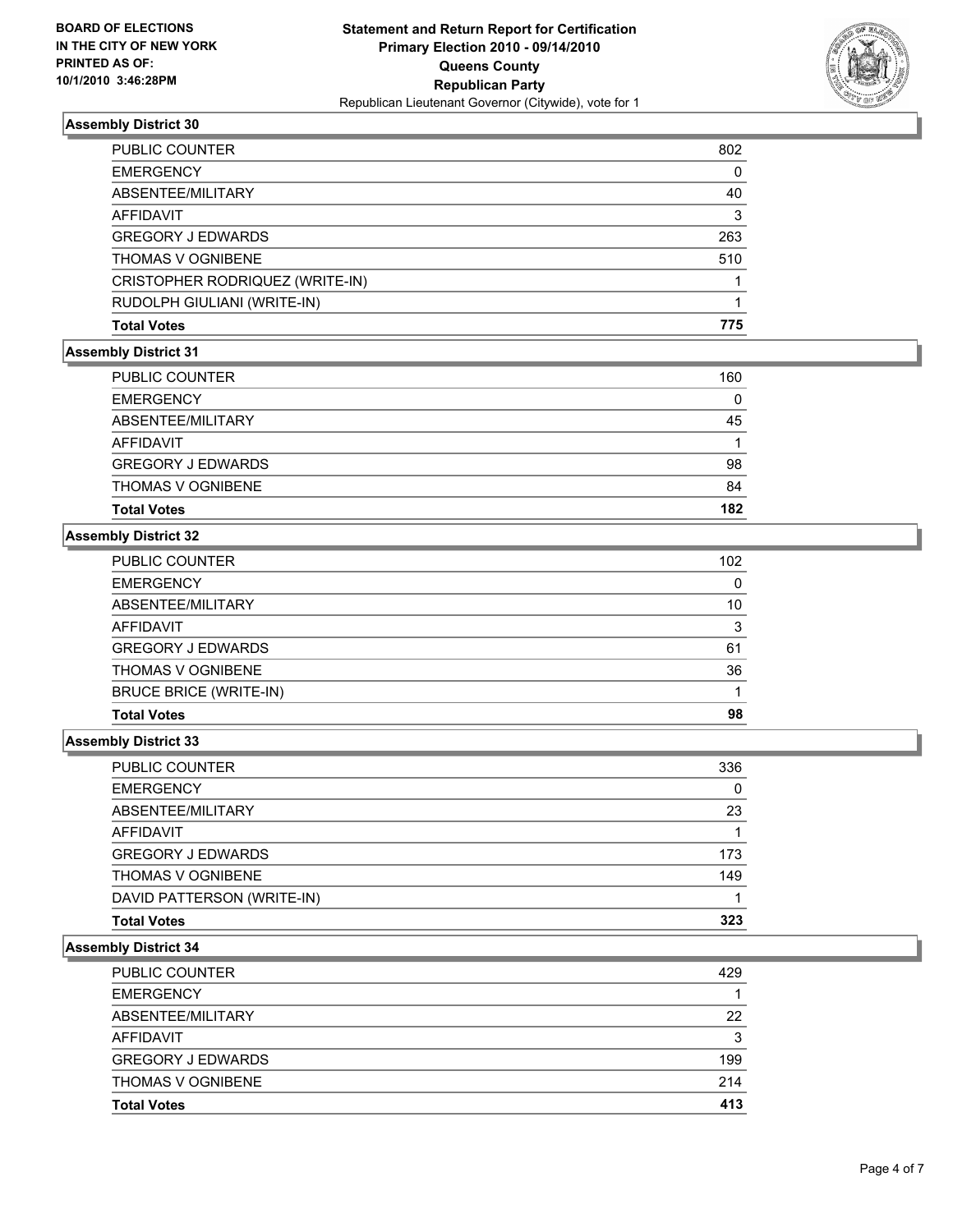

| <b>PUBLIC COUNTER</b>    | 307 |
|--------------------------|-----|
| <b>EMERGENCY</b>         | 0   |
| ABSENTEE/MILITARY        | 34  |
| AFFIDAVIT                | 3   |
| <b>GREGORY J EDWARDS</b> | 161 |
| <b>THOMAS V OGNIBENE</b> | 131 |
| SHAWN MEEHAN (WRITE-IN)  |     |
| <b>Total Votes</b>       | 293 |

## **Assembly District 36**

| <b>Total Votes</b>       | 534 |
|--------------------------|-----|
|                          |     |
| AIDEN LINK (WRITE-IN)    |     |
| <b>THOMAS V OGNIBENE</b> | 266 |
| <b>GREGORY J EDWARDS</b> | 267 |
| <b>AFFIDAVIT</b>         | 6   |
| ABSENTEE/MILITARY        | 21  |
| <b>EMERGENCY</b>         | 0   |
| PUBLIC COUNTER           | 588 |
|                          |     |

## **Assembly District 37**

| <b>Total Votes</b>             | 407 |
|--------------------------------|-----|
| ROBERT AUGULIARO (WRITE-IN)    |     |
| N. RUIZ FRANCES (WRITE-IN)     |     |
| MARGARET M GERNON (WRITE-IN)   |     |
| <b>KEVIN DUFFY (WRITE-IN)</b>  |     |
| <b>JESUS CHRIST (WRITE-IN)</b> |     |
| <b>THOMAS V OGNIBENE</b>       | 222 |
| <b>GREGORY J EDWARDS</b>       | 180 |
| AFFIDAVIT                      | 3   |
| ABSENTEE/MILITARY              | 23  |
| <b>EMERGENCY</b>               | 0   |
| <b>PUBLIC COUNTER</b>          | 418 |

| PUBLIC COUNTER           | 793 |
|--------------------------|-----|
| <b>EMERGENCY</b>         | 0   |
| ABSENTEE/MILITARY        | 44  |
| <b>AFFIDAVIT</b>         | 4   |
| <b>GREGORY J EDWARDS</b> | 243 |
| <b>THOMAS V OGNIBENE</b> | 559 |
| TYLER YEVOLI (WRITE-IN)  |     |
| <b>Total Votes</b>       | 803 |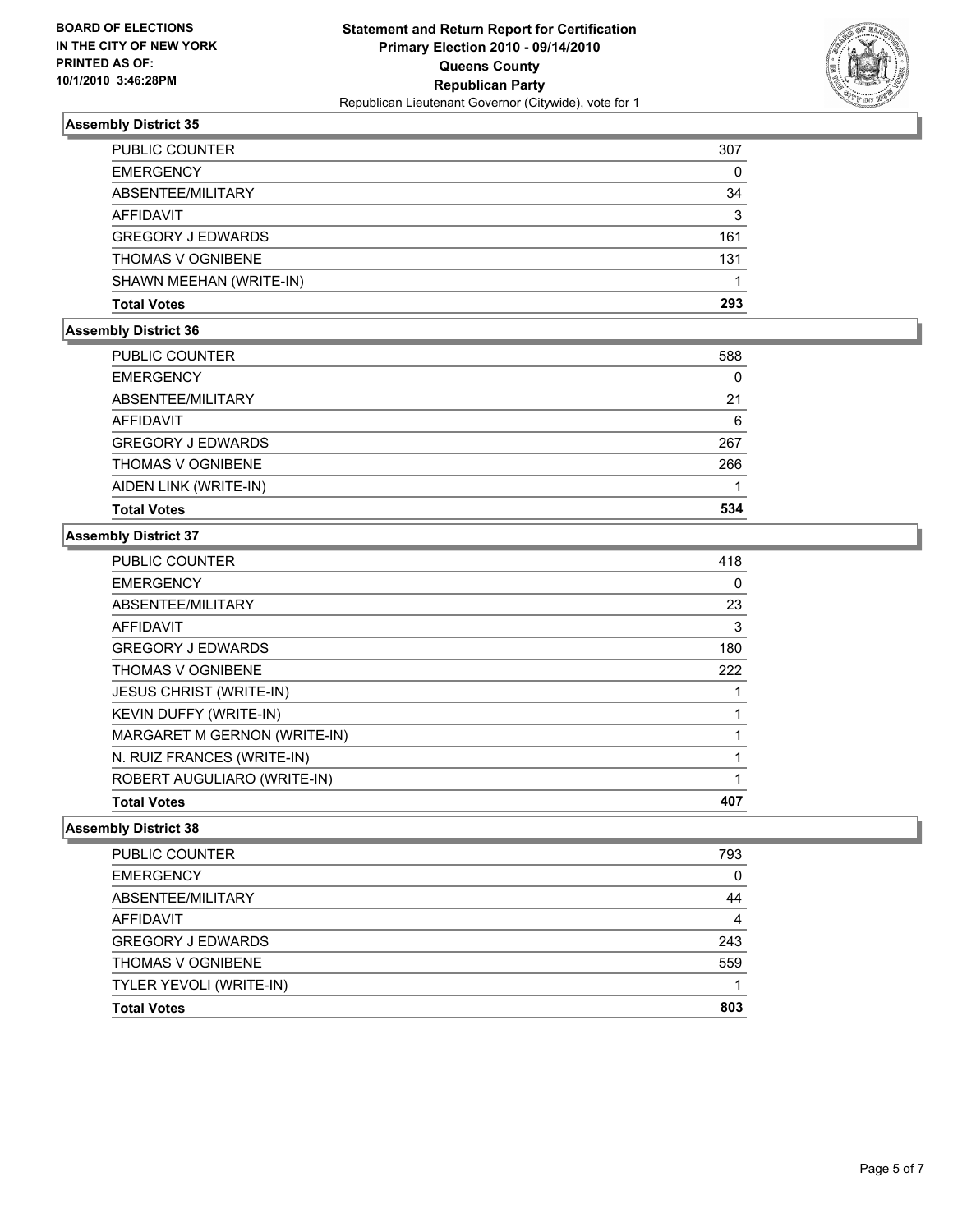

| <b>PUBLIC COUNTER</b>    | 261 |
|--------------------------|-----|
| <b>EMERGENCY</b>         | 0   |
| ABSENTEE/MILITARY        | 19  |
| AFFIDAVIT                | 5   |
| <b>GREGORY J EDWARDS</b> | 127 |
| <b>THOMAS V OGNIBENE</b> | 98  |
| <b>Total Votes</b>       | 225 |